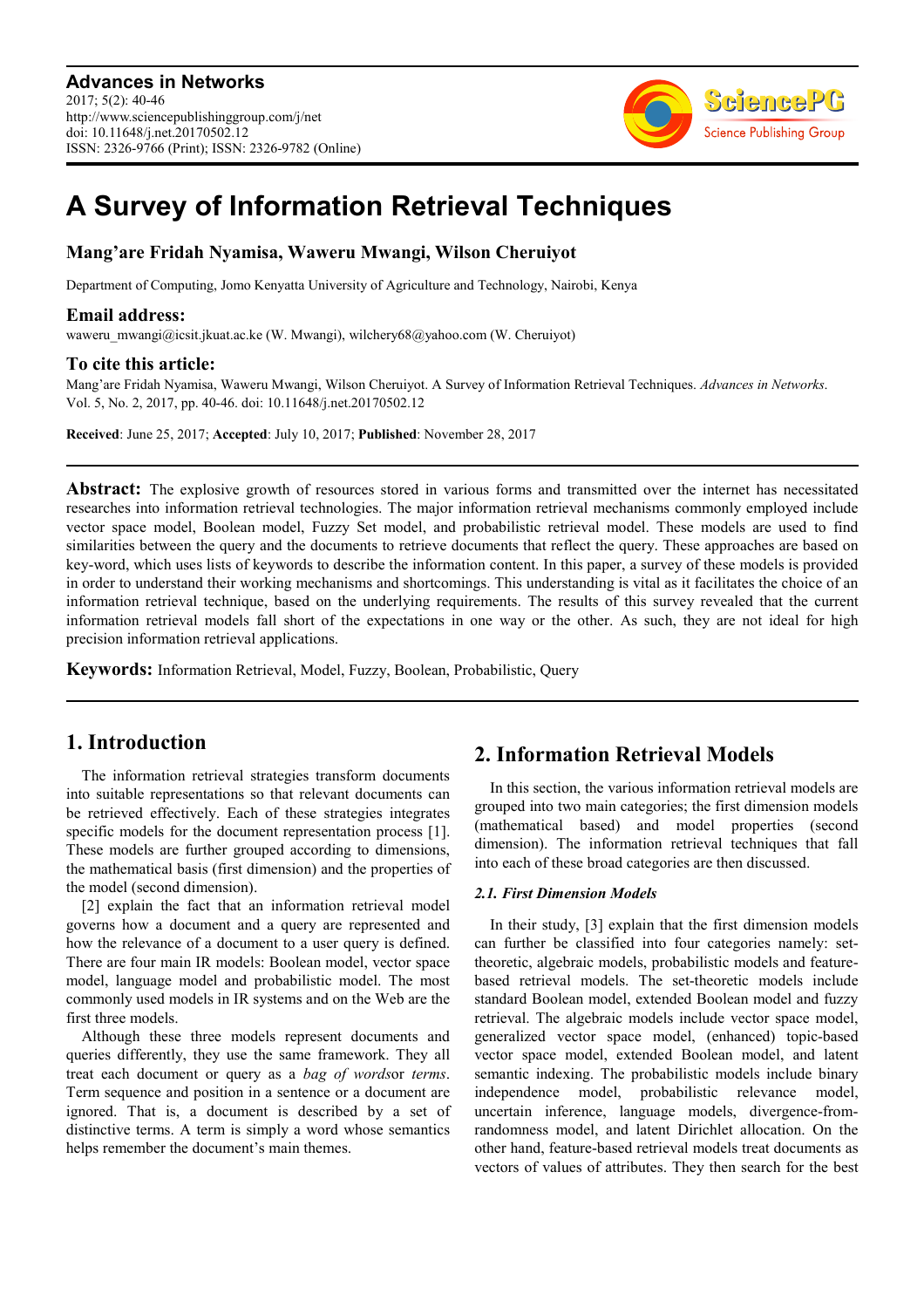way to combine these attributes into a distinct relevance score.

#### *2.1.1. Standard Boolean Model*

The standard Boolean model uses the notion of exact matching to equate documents to the user query. Both the query and the retrieval are based on Boolean algebra. In the Boolean model, documents and queries are represented as sets of terms. That is, each term is only considered present or absent in a document. According to [4], this model is based on Boolean logic and classical set theory in that both the documents to be searched and the user's query are conceived as sets of terms. Retrieval is based on whether or not the documents contain the query terms.

In their research paper, [5] developed a model that was an improvement of Boolean Information Retrieval (BIR), based Semantic Web (SW) techniques. Their model included an ontology that was merged with the traditional Information retrieval model. It employed ontology-based approach to extract Reference Concept (RC) for each term in the collection and in the query. In so doing, their semantic Boolean information retrieval model achieved high precision in comparison with traditional model.

#### *2.1.2. Extended Boolean Model*

In their study, [6] discuss that the Boolean model does not consider term weights in queries moreover, the result set of a Boolean query is often either too small or too big. These shortcomings led to the development of an extended Boolean model.

The aim of this new model was to employ partial matching and term weights as in the vector space model [7]. Conceptually, it combines the characteristics of the Vector Space Model with the properties of Boolean algebra. Additionally, the model ranks the similarity between queries and documents. In so doing, a document may be fairly relevant if it matches some of the queried terms and will be returned as a result, whereas in the Standard Boolean model this was not the case.

However, as [2] explain, this extended model has some setbacks in that the exact matching may retrieve too few or too many documents; it is hard to translate a query into a Boolean expression; all terms are equally weighted; and the fact that this approach is more like data retrieval than information retrieval technique. Moreover, this model cannot rank documents in decreasing order of relevance.

#### *2.1.3. Fuzzy Retrieval Model*

The concept of fuzzy logic model allows the manipulation of weights given to terms, and to perform an accumulation on them [8]. This logic permits intermediary truth values to be defined between conventional evaluations of true and false. The fuzzy retrieval is based o fuzzy set, which are sets whose elements contain degrees of association. In this approach, an element either belongs or does not belong to a given set.

According to [9], the fuzzy set theory allows the steady evaluation of the membership of elements in a set. This is facilitated by the help of a membership function valued in the real interval. In this approach, the transition from membership to non-membership could be gradual, instead of it being sudden as is the case of Boolean theory.

The main challenge of the fuzzy retrieval, according to [10], is that there has not been a recognized basis for determining the rating of membership. It is a subjective measure that hinges around the context. Moreover, the set membership does not mean the same thing at the operational level in each and every context. Effectively, degree of membership can have one of the following semantics: a degree of similarity, a degree of preference, or a degree of uncertainty.

#### *2.1.4. The Vector Space Model*

Vector Space Model (VSM) is an algebraic model representing textual information as a vector [11]. In this model, after the required initial pre-processing, a dictionary of terms (vocabulary) is extracted from each source document which is then compared against all the suspicious documents. In this approach, the documents and queries are represented as vectors in multidimensional space the dimensions of this vector space are the terms used to build an index to represent the documents.

This model is employed in information retrieval, indexing and relevancy rankings and can be successfully used in evaluation of web search engines. According to [12], the procedure for this model can be divided in to three stages. The first stage is the document indexing where content bearing terms are extracted from the document text. The second stage is the weighting of the indexed terms to enhance retrieval of document relevant to the user. The last stage ranks the document with respect to the query according to a similarity measure.

Ideally, this model represents the importance of a word using term frequency Inverse document frequency (tf-idf) metric. Inverse document frequency, idf(t) is then calculated which emphasizes that a term which is almost present in the entire corpus of documents is not good [12]. Finally their product, i.e. tf-idf is calculated and the similarity between document vectors is calculated using cosine similarity.

[13] explain that the VSM method gives good results when used along with approaches like ranking of documents, Latent Semantic Indexing. This model is perhaps the best known and most widely used IR model. A document in the vector space model is represented as a weight vector, in which each component weight is computed based on some variation of TF or TF-IDF scheme. As [14] elaborate, the VSMs have several attractive properties: VSMs extract knowledge automatically from a given corpus, thus they require much less labour than other approaches to semantics, such as hand-coded knowledge bases and ontologies. Additionally, it is a simple model based on linear algebra; it employs term weights instead of binary; it permits computing a continuous degree of similarity between queries and documents; it permits ranking of documents according to their possible relevance; and can consent to partial matching.

The main setbacks of the vector space model, as noted by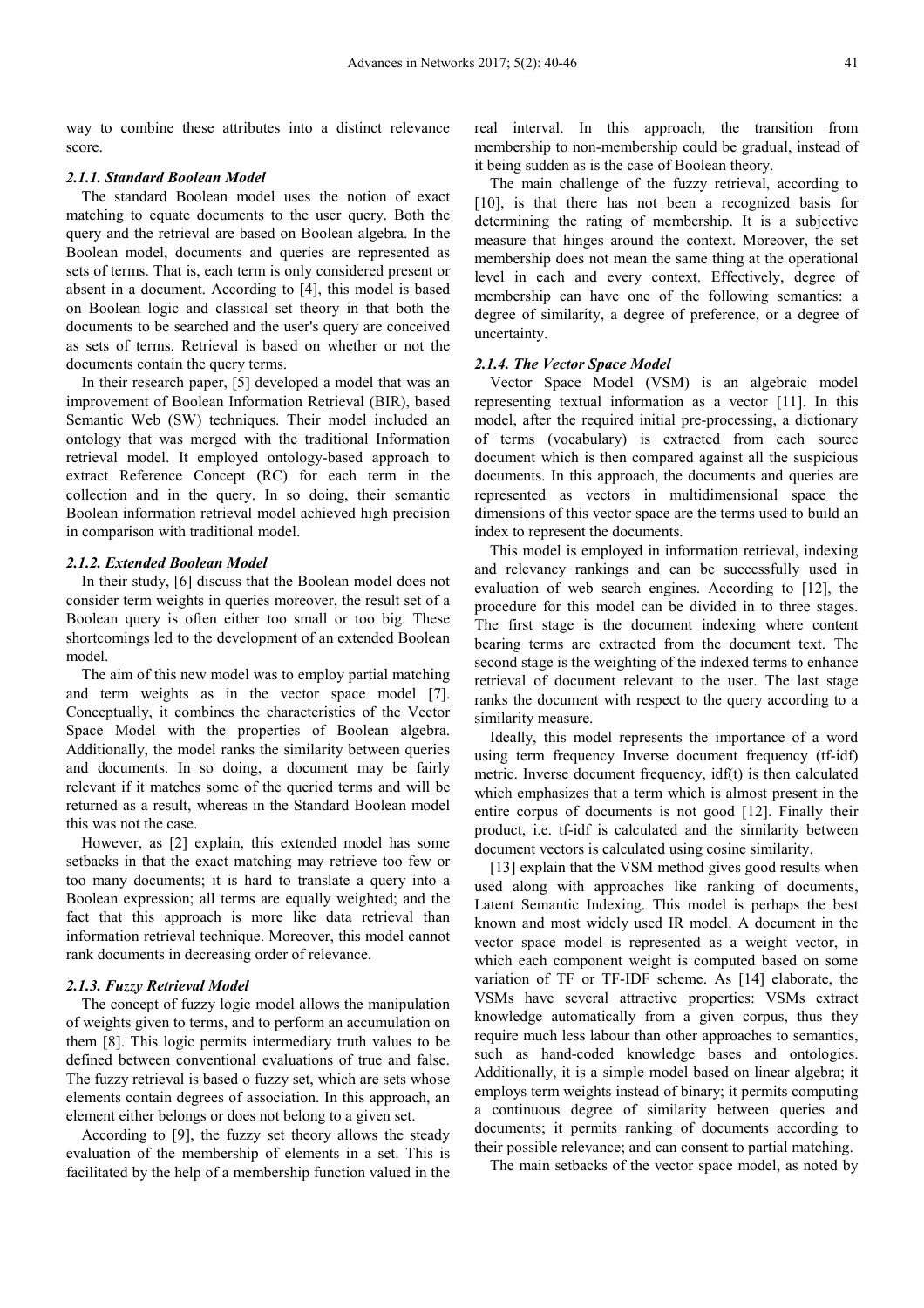[15] are that : Long documents are poorly represented since they have poor similarity values that are in form of a small scalar product and a large dimensionality; the search keywords must precisely match document terms, that is , word substrings might result in a false positive match; it is prone to semantic sensitivity in that documents with similar context but different term vocabulary would not be associated, resulting in a false negative match; the order in which the terms appear in the document is lost in the vector space representation; it theoretically assumes that the terms are statistically independent; and the weighting is intuitive but not very formal.

#### *2.1.5. Generalized Vector Space Model*

In their study, [16] noted that one of the most accepted retrieval models to establish similarity between documents and queries is the Vector Space Model (VSM). Typically this model assumes pairwise orthogonality among the vectors representing the index terms. The consequence of this is that the index terms are independent of each other. Therefore, the vector space model does not take into consideration the idea that two index terms can be semantically related. For this reason, the Generalized Vector Space Model (GVSM) has been introduced. In this model, the index terms are composed of smaller elements and term vectors are not considered pairwise orthogonal in general.

According to [17] before utilizing the semantic relatedness, the document contents must be annotated via the Named Entity Linking (NEL). Basically, NEL involves the identification of mentions of named entities in a text and linking them to the corresponding entities in a knowledge base. A number of NEL approaches exist and most of them incorporate natural language processing, such as named entity recognition, co-reference resolution, and word sense disambiguation (WSD) with statistical, graph-based, and machine learning techniques.

However, [18] explain that none of these approaches provides an all-round service for end-user centered semantic search, which concurrently builds on a theoretically sound retrieval model and is proven to be practically useful. Moreover, all these approaches do not take advantage of the relationships of concepts represented in a document.

#### *2.1.6. Enhanced Topic-Based Vector Space Model*

This model has the capability of representing linguistic phenomena using a semantic ontology. In their study, [19] explain that spam has grown to be a serious issue in computer security. This is because it acts as a channel for threats such as computer viruses, worms and phishing. Empirically, they explain that more than 85% of received emails are spam messages.

The traditional approaches to prevent these messages involve simple techniques such as sender blacklisting or the use of e- mail signatures. However, as [20] notes these techniques are no longer completely reliable. As such, many current solutions utilize machine-learning algorithms trained using statistical representations of the terms that usually appear in the e-mails. However, these methods are merely

syntactic and are incapable in accounting for the underlying semantics of terms within the messages.

In their research, [21] explored the use of semantics in spam filtering by representing e-mails with a recently introduced Information Retrieval model: the enhanced Topicbased Vector Space Model (eTVSM). Based upon this representation, several well-known machine-learning models were applied. The results demonstrated that the proposed method could detect the internal semantics of spam messages.

#### *2.1.7. Latent Semantic Indexing*

In his research, [22] discuss that basically information is retrieved by exactly matching terms in documents with those of a query. However, these lexical matching methods are imprecise when employed to match a user's query. This emanates from the fact that there are generally many ways to express a given concept, by use of synonyms. In some circumstances, the literal terms in a user's query may not match those of a relevant document. Additionally, many phrases and words have multiple meanings, poly-semy. This means that terms in a user's query will literally match terms in irrelevant documents.

According to [23] an enhanced approach would allow users to retrieve information on the basis of a conceptual topic or meaning of a document. This is where latent semantic indexing comes handy. This is a technique in natural language processing of analyzing relationships between a set of documents and the terms they contain by producing a set of concepts related to the documents and terms.

This approach has been proven very effective in categorization of content into predefined concepts or topics [24]. Ideally, the concepts contained in the documents being categorized are compared to the concepts contained in the example items, and a category (or categories) is assigned to the documents based on the similarities between the concepts they contain and the concepts that are contained in the example documents.

#### *2.1.8. Binary Independence Model*

This is a probabilistic information retrieval technique that treats documents as binary vectors. This means that only the presence or absence of terms in documents is documented. The basic assumption is that the terms are independently distributed in the set of relevant documents and they are also independently distributed in the set of irrelevant documents. According to [25], this representation is an ordered set of Boolean variables, where representation of a document or query is a vector with one Boolean element for each term under consideration.

In this approach, a document is represented by a vector:

$$
\text{doc} = (\mathbf{x}_1, \dots, \mathbf{x}_m) \tag{1}
$$

where  $x_t = I$  if term *t* is present in the document *doc* and  $x_t = 0$ if it's not.

In their study, [26] explain that queries are represented in a similar way, where autonomy indicates that the terms in the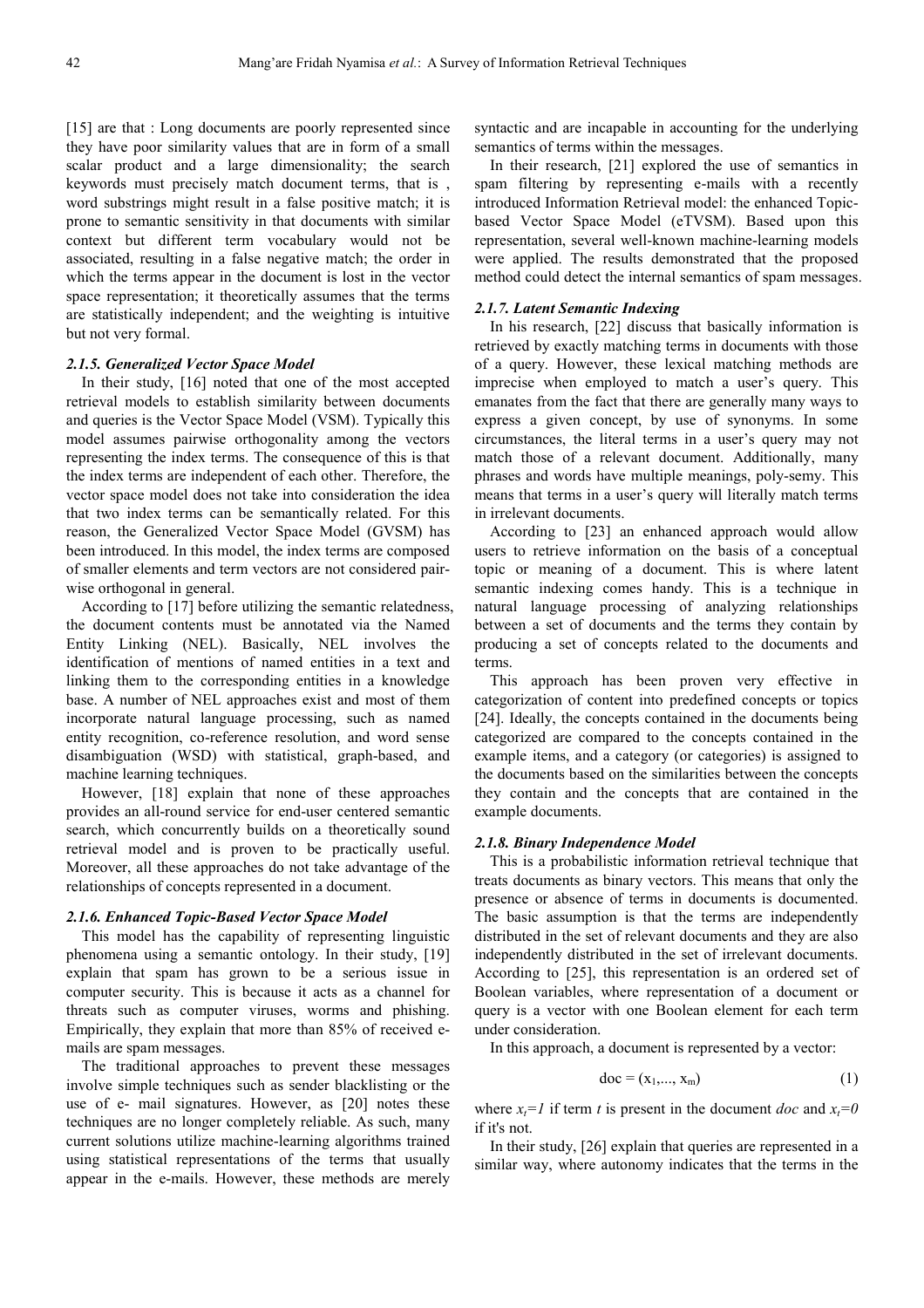document are considered independently from each other and no association between terms is therefore modeled.

According to [25], this postulate is very restrictive in as much as it gives better results for many situations. This independence is the raw assumption of a Naive Bayes classifier, where properties that imply each other are even so treated as independent for the sake of simplicity. Arguably, this assumption permits the representation to be treated as an instance of a Vector space model. This is done by considering each term as a value of 0 or 1 along a dimension orthogonal to the dimensions used for the other terms.

#### *2.1.9. The Probabilistic Relevance Model*

The ultimate objective of a retrieval model is to measure the degree of relevance of a document with respect to the given query. Probabilistic models are widely used to measure the likelihood of relevance of a document by combining within document term frequency and term specificity in a formal way [27]. Recent research shows that term frequency (*tf*) normalization that factors in multiple aspects of term salience is an effective scheme. However, existing models do not fully utilize these *tf* normalization components in a principled way. Moreover, most state of the art models ignore the distribution of a term in the part of the collection that contains the term.

In their paper, [28] introduced a new probabilistic model of ranking that addresses the above issues. They argued that, since the relevance of a document increases with the frequency of the query term, this assumption can be used to measure the likelihood that the normalized frequency of a term in a particular document will be maximum with respect to its distribution in the elite set. Thus, the weight of a term in a document is proportional to the probability that the normalized frequency of that term is maximum under the hypothesis that the frequencies are generated randomly. To that end, they introduced a ranking function based on maximum value distribution that uses two aspects of *tf* normalization. The merit of the proposed model was demonstrated on a number of recent large web collections. The results obtained showed that the proposed model outperformed the state of the art models by significantly large margin.

Moreover, in their research paper, [29] pointed out that the probabilistic model determines the relevance between queries and documents it retrieves. This model is intended to estimate the probability that the required documents are relevant to the query term. The procedure adopted in this model is as follows: The user issues a short and simple query; the search engine returns a set of documents; the user marks some documents as relevant, while he marks some of these documents as irrelevant; the search engine computes a new representation of the information need. Ideally, this new computation should be better than the initial query. The search engine runs new query and returns new results. The new results have hopefully better recall compared to the first one.

However, as [30] pointed out, various setbacks are

inherent in the probabilistic model: it does not categorize documents based on their relevance; does not consider document weighing in building the index term and freedom of supposition for the index term; generally, the idea of probabilistic model is within a probabilistic scope, which allows the user to retrieve and which documents are relevant and which documents are not. This process needs to be repeated until a certain stage where a set of answer patterns can be used to describe the query made. Unfortunately, the probability that those retrieved documents are relevant to the query cannot be computed, making it one of the weaknesses in the probabilistic model.

A further weakness identified in the probabilistic model, according to [31] is how this model has set the relevancy of documents by only assuming the weights of relevancy with binary data, which are not compliant to the frequency of the index terms, which appear in each document.

#### *2.1.10. Uncertain Inference Model*

This model deals with ways of formally defining query and document relationship in Information retrieval, as a mechanism of deriving consequences from human knowledge through uncertain set theory [32]. In this approach, the query supplied by the user is treated as a set of assertions about the desired document. The information retrieval system's main activity is then to deduce, given a particular document, if the query statements are true. In situations where the statements are true, the document is retrieved.

[33] explain that the main challenge of this approach is that the contents of documents are not sufficient to assert the queries. Therefore, a knowledge base of facts and rules is required. However, some of them may be uncertain since there may be a probability associated to using them for inference.

Other models include the language model, Divergence-From-Randomness Model, and Latent Dirichlet Allocation model. Language modeling is an elementary task in artificial intelligence and natural language processing (NLP). In their study, [31] elaborate that a language model finds crucial applications in speech recognition, text generation, and machine translation. A language model is formalized as a probability distribution over a sequence of strings or words, and traditional methods usually involve making an *n-th* order Markov assumption and estimating *n-gram* probabilities through counting and subsequent smoothing.

According to [34] one merit of count-based models is that they are simple to train. On the other hand, probabilities of rare *n-grams* can be poorly estimated due to data sparsity, despite smoothing techniques the intention of language modeling is to estimate the probability distribution of various linguistic units, such as words or sentences. Count-based ngram language models were among the first techniques in this field. This approach's intention is to assign the probability distribution of a given word observed after a fixed number of previous words.

In their study, [35] point out that feed-forward neural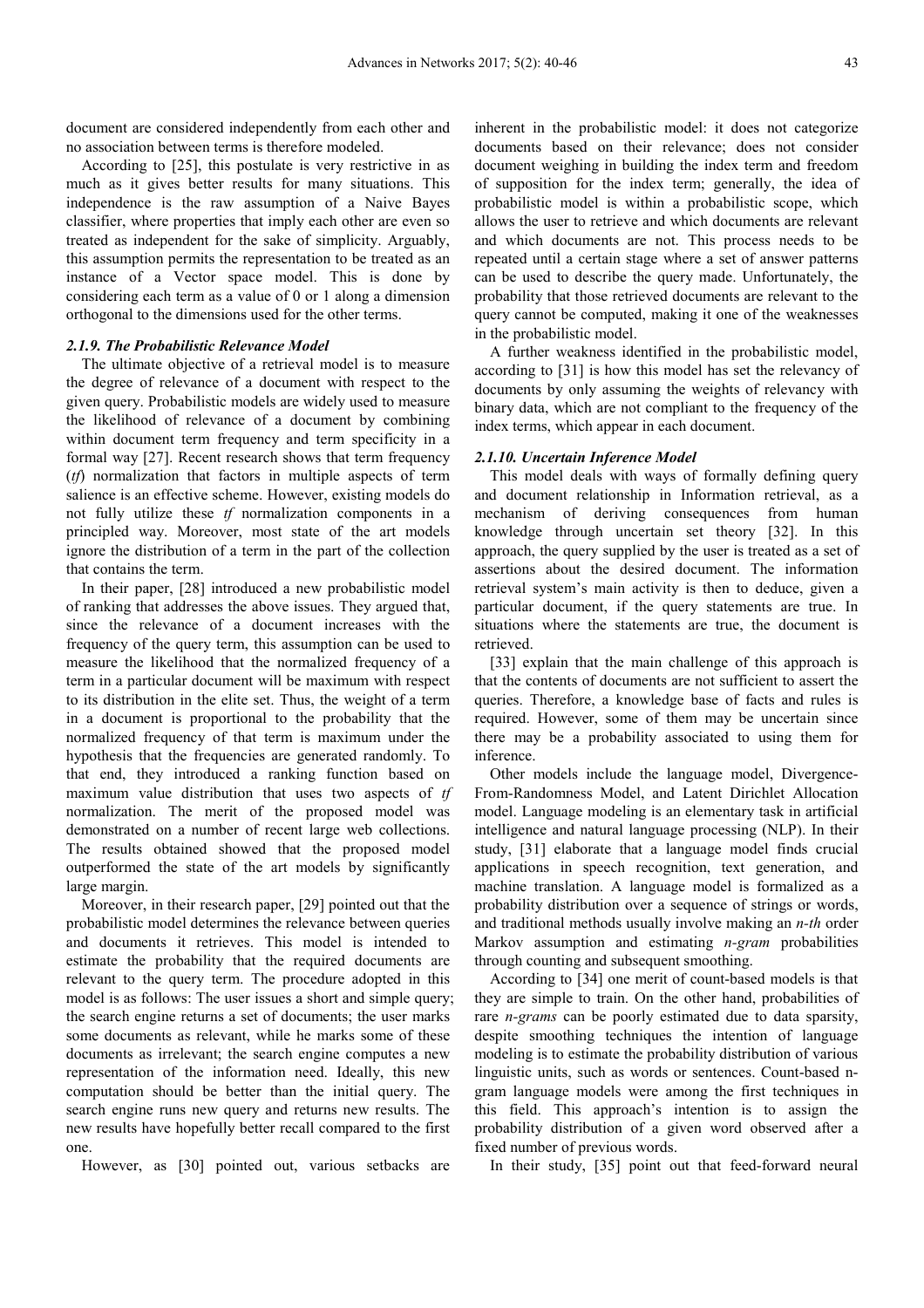language model has been developed that can achieve substantial improvements in perplexity over count-based language models. Further, [36] showed that this neural language model could simultaneously learn the conditional probability of the latest word in a sequence as well as a vector representation for each word in a predefined vocabulary.

[37] pointed out that when modeling a corpus, these language models assume the mutual independence among sentences, and the task is often reduced to assigning a probability to a single sentence. The challenges of language models are that typically, the *n*-gram model probabilities are not derived directly from the frequency counts. Therefore, models derived this way have severe problems when confronted with any *n*-grams that have not explicitly been seen before. Another setback is that of global information access. This means the requirement to satisfy human information needs through natural, efficient interaction with an automated system that leverages world-wide structured and unstructured data in any language.

Additionally, [38] illustrated that there is the issue of contextual retrieval which requires that combine search technologies be combined with knowledge about query and user context into a single framework in order to provide the most appropriate answer for a user's information needs. Lastly, this approach requires the development of intelligent classification algorithms that will be able to unobtrusively elicit user feedback, combine it with contextual and historical evidence, and produce effective structured annotation of new data.

According to [33], Divergence-From-Randomness Model is one type of probabilistic model where term weights are calculated by determining the divergence between a term distribution produced by a random process and the actual term distribution. This information retrieval model employs term-document matching function that are computed by taking the product of two divergence functions.

 Latent Dirichlet Allocation is a generative statistical model that permits sets of observations to be explained by groups not observed so as to provide an explanation as to why some parts of the data are analogous [39]. In this approach, each document is treated as a mixture of various topics. It also assumes that there are k underlying latent topics according to which documents are generated, and that each topic is represented as a multinomial distribution over the |V| words in the vocabulary. Therefore, a document is generated by sampling a mixture of these topics and then amalgamating words from that mixture.

#### *2.2. Second Dimension Models*

These models include models without terminterdependencies, models with immanent term interdependencies and models with transcendent term interdependencies. The first model view various terms as being autonomous while the second model permits for the representation of interdependencies between phrases and

terms [40]. However, the degree of the interdependency between two terms is described by the model itself. The last model on the other hand permits depiction of interdependencies between phrases and terms but do not explicitly state how these phrases and terms are related.

# **3. Challenges with Information Retrieval Models**

Each of the information retrieval techniques possess shortcomings in the way it handles the user's query and return query results. For instance, the Boolean model does not consider term weights in queries. In addition, the result set of a Boolean query is often either too small or too big. These shortcomings led to the development of an extended Boolean model. The aim of this new model was to employ partial matching and term weights as in the vector space model. Conceptually, it combines the characteristics of the Vector Space Model with the properties of Boolean algebra.

Additionally, the model ranks the similarity between queries and documents. In so doing, a document may be fairly relevant if it matches some of the queried terms and will be returned as a result, whereas in the Standard Boolean model this was not the case. However, this extended model has some setbacks in that the exact matching may retrieve too few or too many documents; it is hard to translate a query into a Boolean expression; all terms are equally weighted; and the fact that this approach is more like data retrieval than information retrieval technique. Moreover, this model cannot rank documents in decreasing order of relevance.

The main setbacks of the vector space model are that : Long documents are poorly represented since they have poor similarity values that are in form of a small scalar product and a large dimensionality; the search keywords must precisely match document terms, that is, word substrings might result in a false positive match; it is prone to semantic sensitivity in that documents with similar context but different term vocabulary would not be associated, resulting in a false negative match; the order in which the terms appear in the document is lost in the vector space representation; it theoretically assumes that the terms are statistically independent; and the weighting is intuitive but not very formal.

On its part, the probabilistic model does not categorize documents based on their relevance; does not consider document weighing in building the index term and freedom of supposition for the index term; generally, the idea of probabilistic model is within a probabilistic scope, which allows the user to retrieve and which documents are relevant and which documents are not. This process needs to be repeated until a certain stage where a set of answer patterns can be used to describe the query made. Unfortunately, the probability that those retrieved documents are relevant to the query cannot be computed, making it one of the weaknesses in the probabilistic model. A further weakness identified in the probabilistic model is how this model has set the relevancy of documents by only assuming the weights of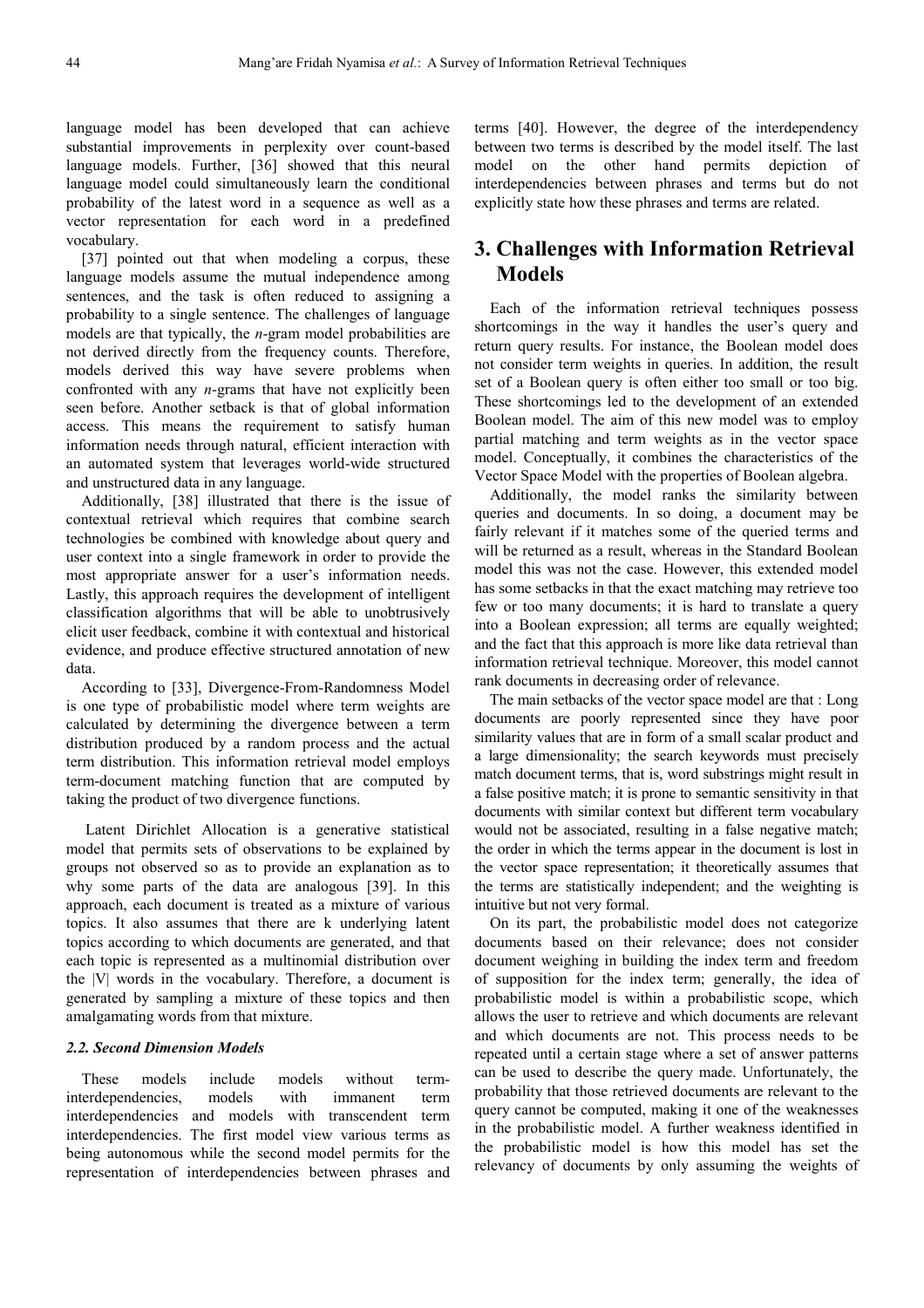relevancy with binary data, which are not compliant to the frequency of the index terms, which appear in each document.

The challenges of language models are that typically, the n-gram model probabilities are not derived directly from the frequency counts. Therefore, models derived this way have severe problems when confronted with any n-grams that have not explicitly been seen before. Another setback is that of global information access. This means the requirement to satisfy human information needs through natural, efficient interaction with an automated system that leverages worldwide structured and unstructured data in any language.

Additionally there is the issue of contextual retrieval which requires that combine search technologies be combined with knowledge about query and user context into a single framework in order to provide the most appropriate answer for a user's information needs. Lastly, this approach requires the development of intelligent classification algorithms that will be able to unobtrusively elicit user feedback, combine it with contextual and historical evidence, and produce effective structured annotation of new data. These are the challenges that this research sought to address.

## **4. Conclusions and Recommendations**

Various shortcomings have been observed in the current information retrieval models. As such, novel information model based on n-grams approach is suggested. The model should have the capability of semantically indexing data according to concepts by utilizing n-grams to retrieve these documents. In this approach, documents whose unigram language models are similar to the query's unigram language model are more likely to be relevant. The performance of the model needs to be evaluated using statistical metrics such as precision, recall and F-Measure. The search technique employing n-grams is assured to retrieve relevant documents since all the semantically related information to the user query would be taken into consideration in the new design. This new search techniques operational criteria are crucial to database designers in that it would help them design their databases in such a way that all the relevant information regarding the users' query are returned to the user. This effectively overcomes the keyword-based approach where the search results are bound to the keyword supplied by the user.

## **References**

- [1] B. Jansen and S. Rieh (2010). *The Seventeen Theoretical Constructs of Information Searching and Information Retrieval*. Journal of the American Society for Information Sciences and Technology. 61(8), 1517-1534.
- [2] I. Sutskever, O. Vinyals and Q. Le (2014). *Sequence to Sequence Learning with Neural Networks.*
- [3] M. Sanderson and W. Bruce (2012). The History of Information Retrieval Research. Proceedings of the IEEE. 100: 1444–1451.
- [4] R. Baeza, and B. Ribeiro (2011). *Modern Information Retrieval*: Second edition. Addison-Wesley, New York, NY, USA.
- [5] E. Elabd, E. Alshari, and H. Abdulkader (2014). *Semantic Boolean Arabic Information Retrieval*. The International Arab Journal of Information Technology.
- [6] Q. Shatnawi B. Yassein B. and R. Mahafza (2012). *A Framework for Retrieving Arabic Documents Based on Queries Written in Arabic Slang Language*. Journal of Information Science, vol. 38, pp. 350-365.
- [7] Y. Shen, X. He, J. Gao, L. Deng, and G. Mesnil (2014). *A Latent Semantic Model with Convolutional-pooling Structure for Information Retrieval*. In Proceedings of CIKM.
- [8] R. Harastani (2010). *Information Retrieval With Fuzzy Logic*. Texmex.
- [9] W. Onifade and J. Ibitoye (2016). F*uzzy Latent Semantic Query Expansion Model for Enhancing Information Retrieval.*  University of Ibadan, Nigeria.
- [10] B. Yates and R. Neto (2012). *Modern information retrieval*. Addison Wesley, 2011.
- [11] D. Turney, and P. Pantel (2010). *From Frequency to Meaning: Vector Space Models of Semantics*. Journal of Artificial Intelligence Research.
- [12] N. Singh andK. Dwivedi (2012*). Analysis of Vector Space Model in Information Retrieval*. National Conference on Communication Technologies & its impact on Next Generation Computing.
- [13] R. Kiros, Y. Zhu, R. Salakhutdinov, S. Zemel, A. Torralba, R. Urtasun, and S. Fidler (2015). *Skip-thought vectors.*
- [14] R. Pascanu, C. Culcehre, K. Cho, and Y. Bengio, (2013)*. How to Construct Deep Neural Networks*.
- [15] M. Dragoni, Celia da Costa Pereira, G. B Andrea. Tettamanzi, (2012). *A Conceptual Representation of Documents and Queries for Information Retrieval System using Light Ontologies*. Expert Systems with Applications pp. 10376– 10388, Elsevier.
- [16] C. Exeler and H. Sack (2015). *Linked Data Enabled Generalized Vector Space Model To Improve Document Retrieval.* Hasso-Plattner-Institute for IT-Systems Engineering.
- [17] R. Usbeck (2015). *GERBIL: general entity annotation benchmark framework*. In 24th WWW conference.
- [18] T. Tietz, J. Waitelonis, J. Jager, and H. Sack (2014). *Smart media navigator: Visualizing recommendations based on linked data*. In 13th International Semantic Web Conference, Industry Track, pages 48{51}.
- [19] I. Santos, B. Sanz C. Laorden and G. Bringas (2012). Enhanced Topic-based Vector Space Model for semanticsaware spam filtering. Expert Systems with Applications 39:437-444.
- [20] H. Drucker (2013). Support Vector Machines for Spam Categorization.
- [21] M. Kwak and G. Leroy (2013). Development and Evaluation of a Biomedical Search Engine using a Predicate-based Vector Space Model.